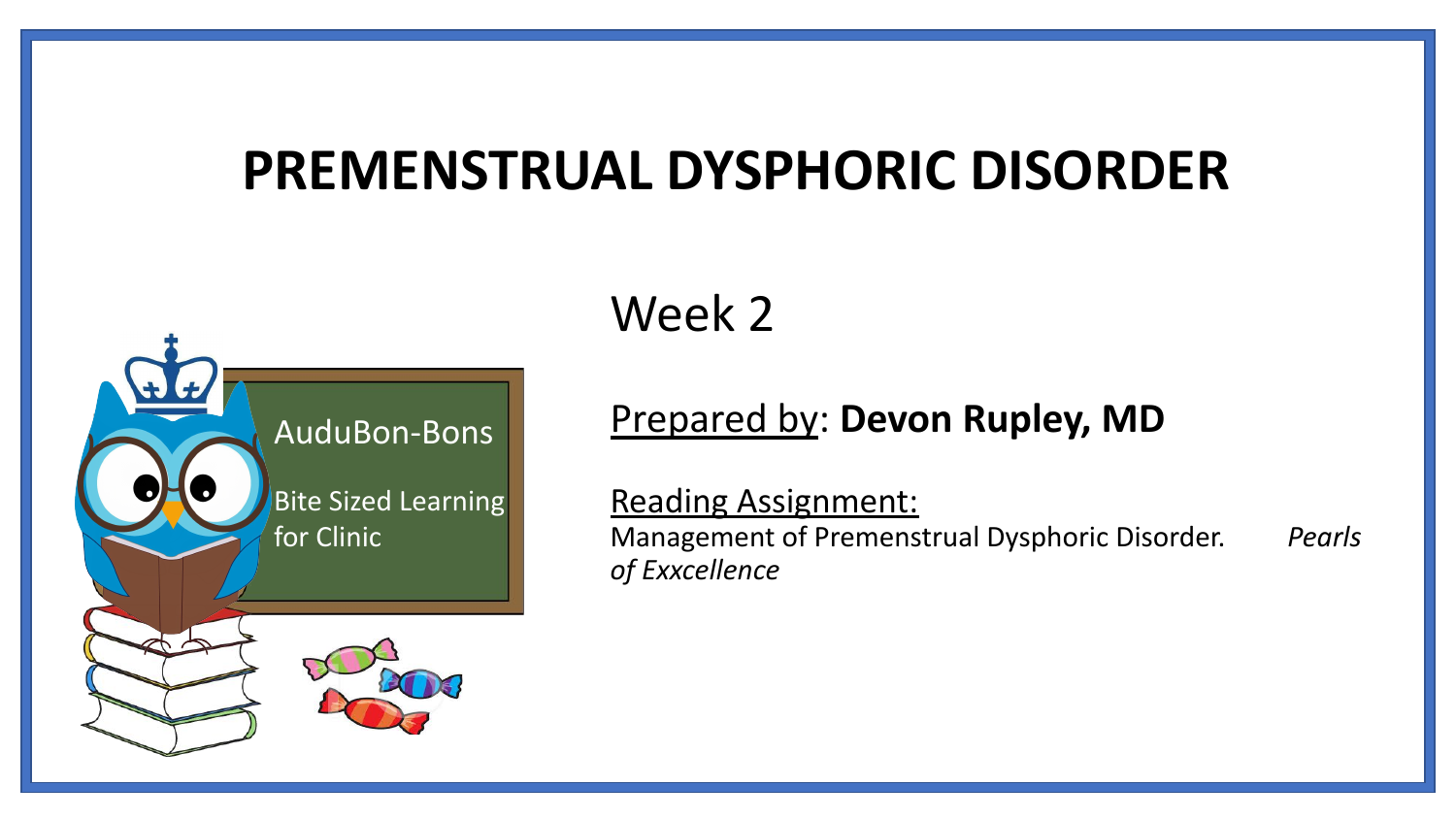# LEARNING OBJECTIVES

- To review the definition of PMDD
- To understand the diagnostic criteria for PMDD
- To counsel patients on the management options for PMDD

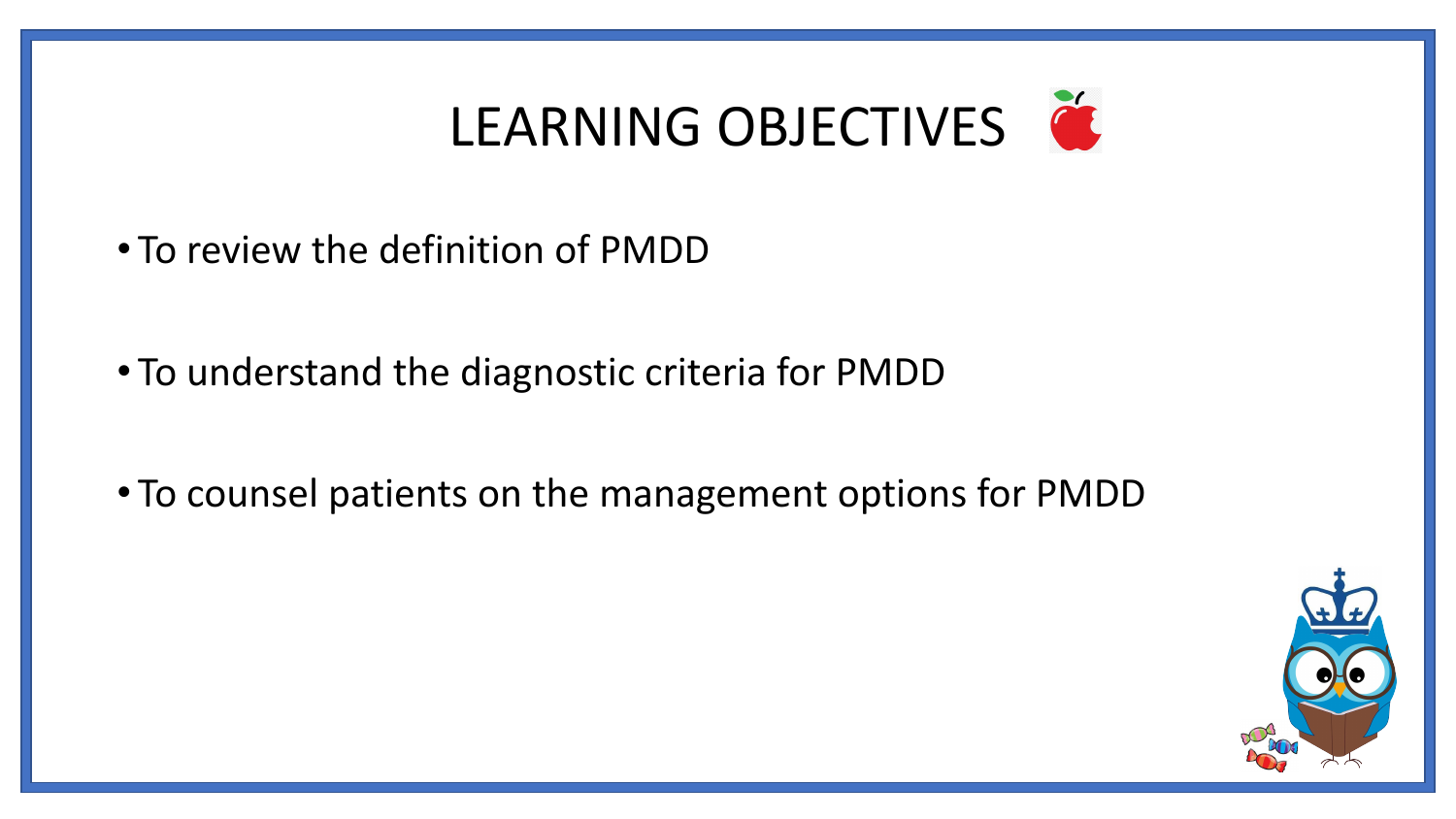### CASE VIGNETTE

- Ms. Moody is a 18 y.o. GO woman presenting for evaluation at the encouragement of her mom. She reports she is always moody around her cycles, since getting her period, but over the last year she has intense anger, depression, and is getting into fights with her parents in the week preceding her period.
- She also complains of having no energy, desiring to sleep all day, being unable to concentrate and feeling bloated. During this week, she typically misses 3-5 days of class due to feeling "so down". Her symptoms resolve by the 3<sup>rd</sup> day of her period. Outside of this, she a happy, healthy, freshman in college.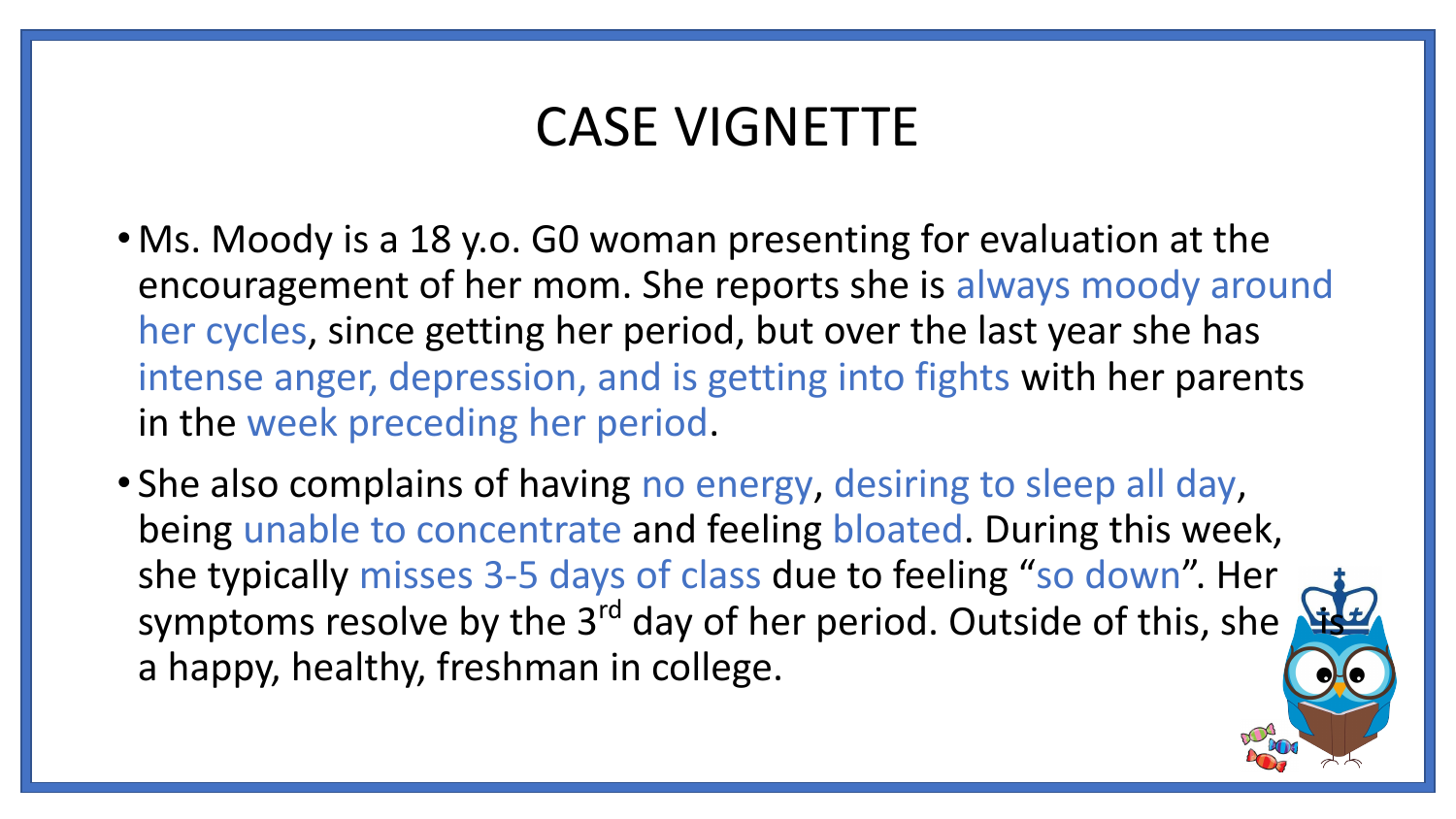### FOCUSED HISTORY

### **What elements of the patient's history are most relevant?**

- **PMH:** Mild intermittent asthma
- **• PSH:** Tonsils and adenoids
- **• POBH:** G0, sexually active previously, not currently
- **• PGYNH:** No STIs, too young for pap, no cysts, or fibroids
- **• MEDS:** Denies
- **• All:** PCNs rash
- **• FH:** DM in Father
- **• SH:** Denies tob, drug, EtOH use. Denies IPV. College freshman. Accepts blood products

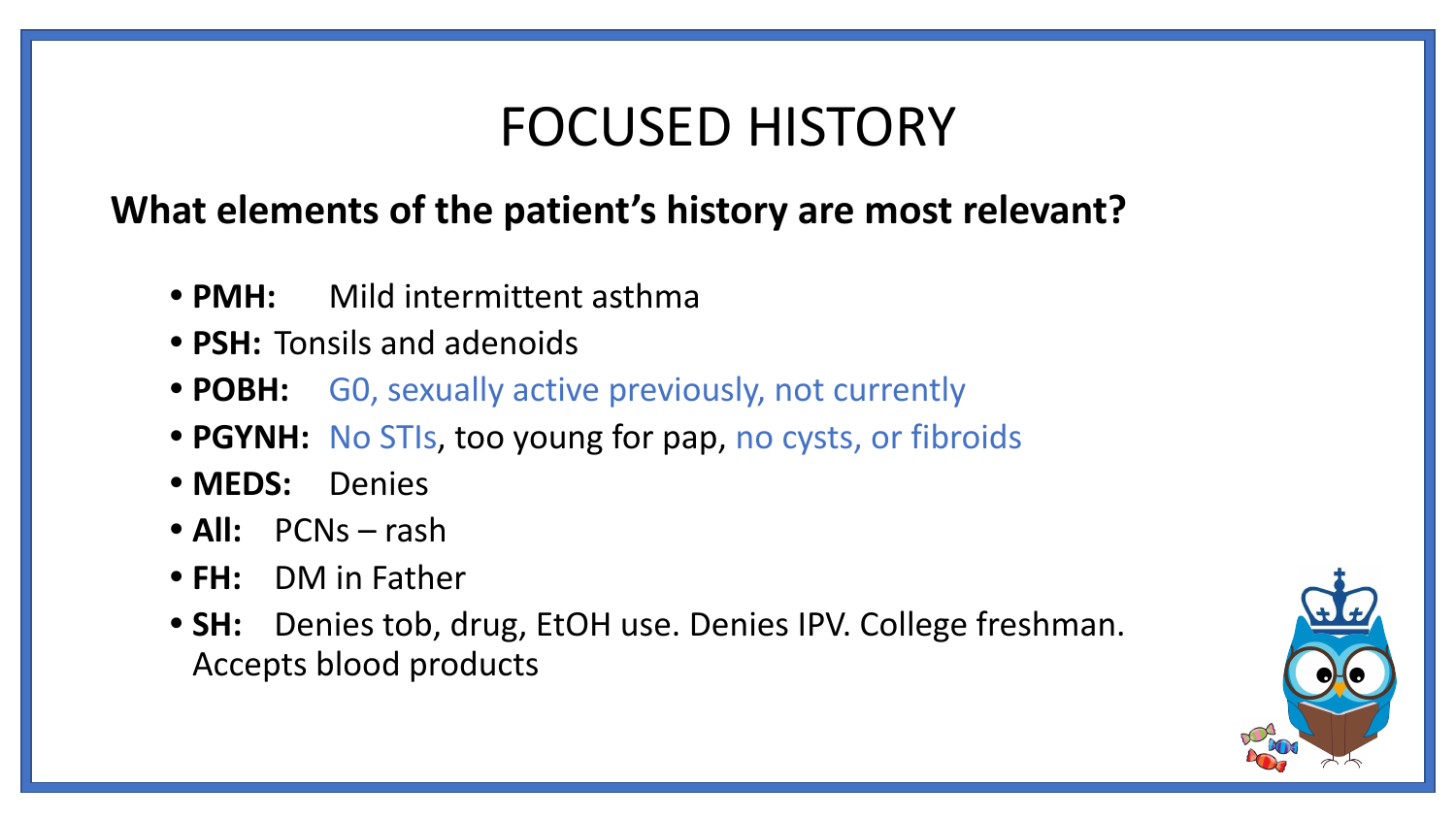### PERTINENT PHYSICAL EXAM FINDINGS

**What elements of the patient's physical exam are most relevant?**

- **• General:** Well appearing, VSS
- **• CV:** RRR
- **• Resp:** CTAB
- **• Abd:** Soft, ND, NT, no rebound or guarding
- **• Vulva:** Normal external female genitalia. No lesions.
- **• Vagina:** Pink, healthy mucosa.
- **• Cervix: Closed os. No lesions. No CMT. No blood in vault. Physiologic discharge**
- **• Uterus: NT. Anteverted. Not enlarged. Mobile.**
- **• Adnexae: NT. No masses palpable.**

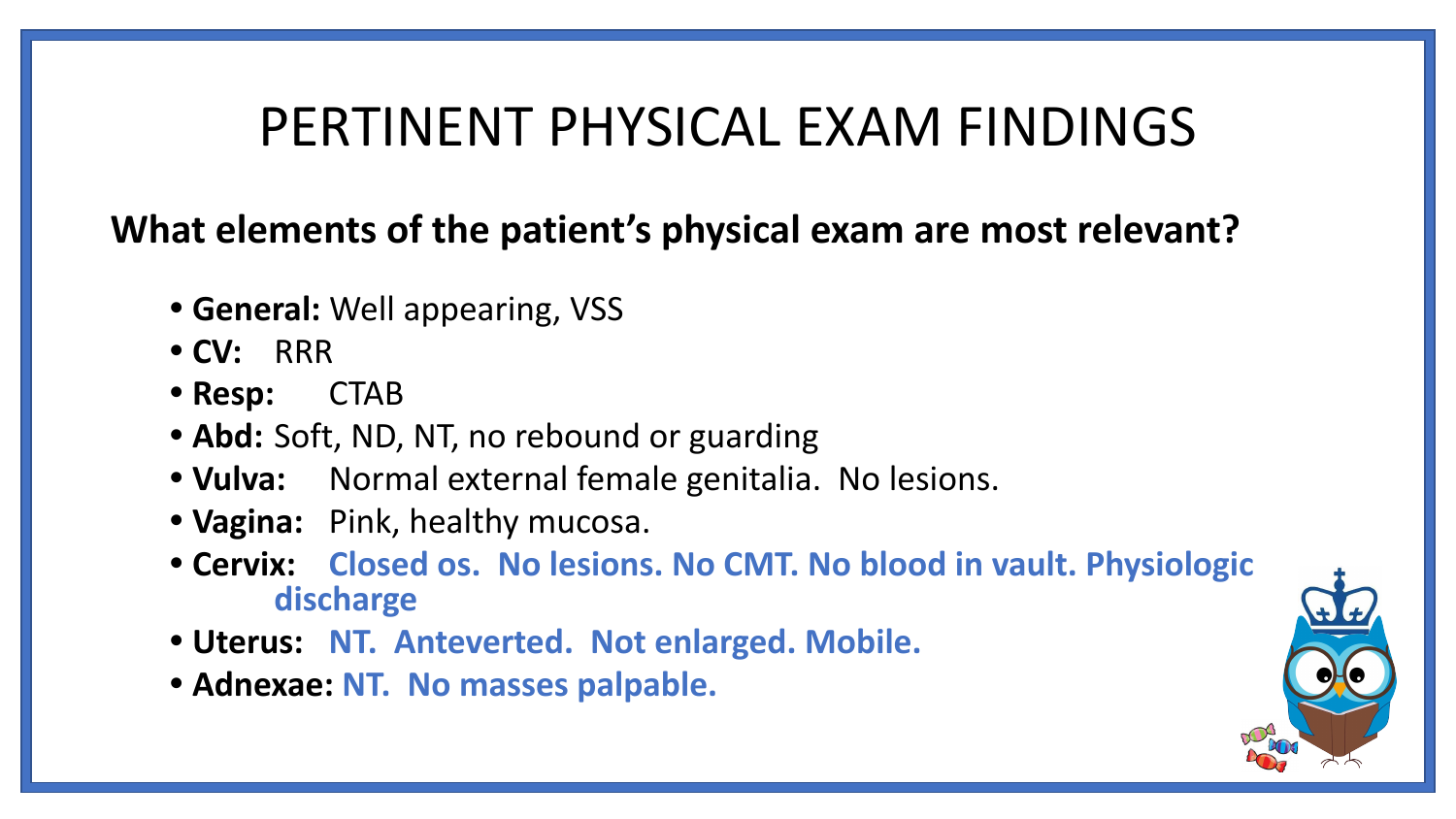## PREMENSTRUAL DYSPHORIC DISORDER (PMDD)

- Severe form of PMS
- Behavioral, emotional, AND physical symptoms
- •How does PMDD differ from PMS?
	- More severe symptoms
	- •At least one "affective" symptom: markedly depressed mood or hopelessness, anxiety, affective lability, or persistent anger
- •How common is it?
	- •Approximately 2-6% of women in reproductive years will meet criteria

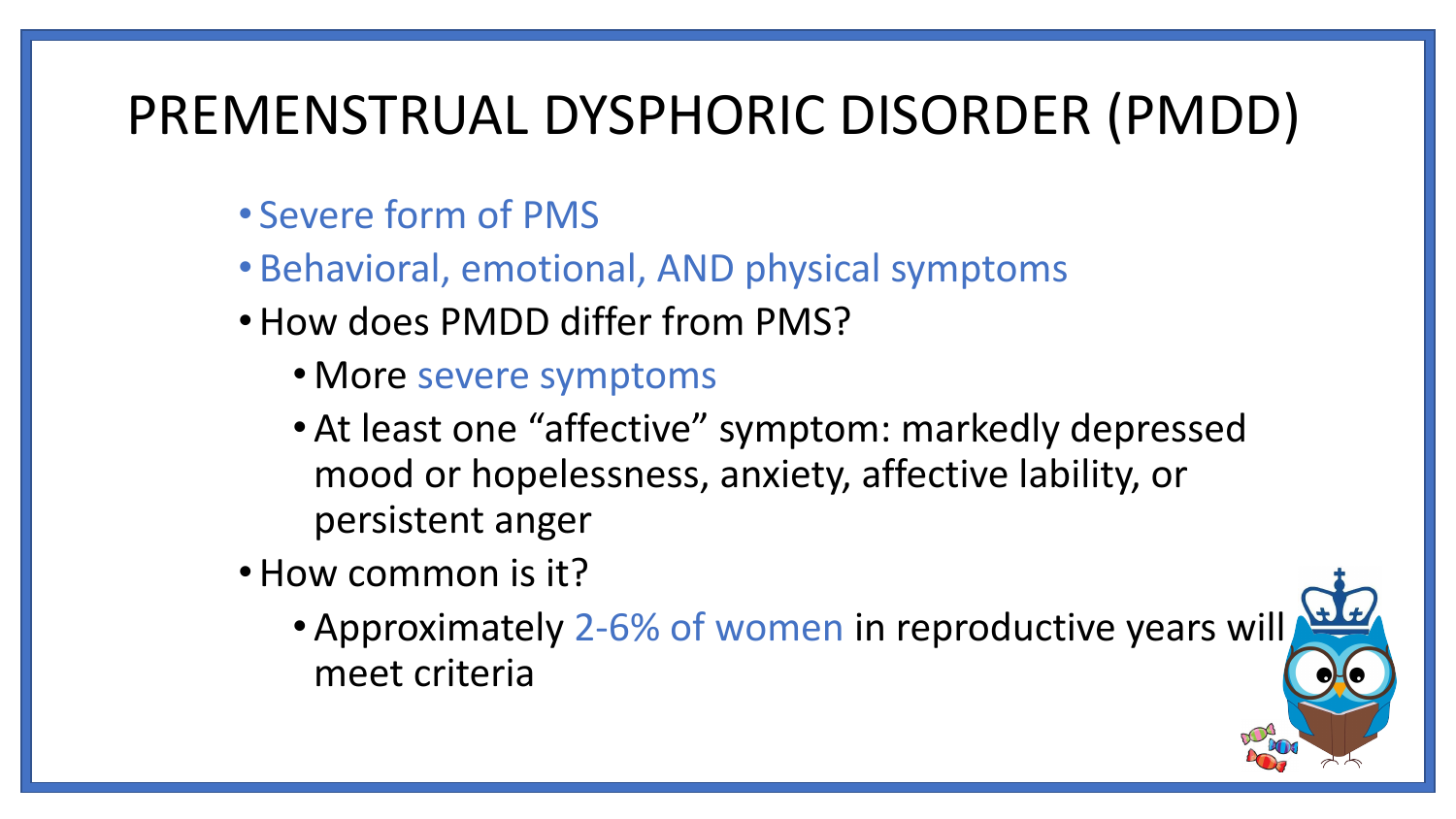### DIAGNOSTIC CRITERIA

### **When does it occur?**

- •With the majority of cycles
- Must be present in the final week before onset of menses
- •Improve within a few days after onset of menses
- Become minimal or absent one week post-menses

### **Degree of impairment?**

• Clinically significant distress or interference of life activities **Must rule out that disturbance is an exacerbation of another disorder**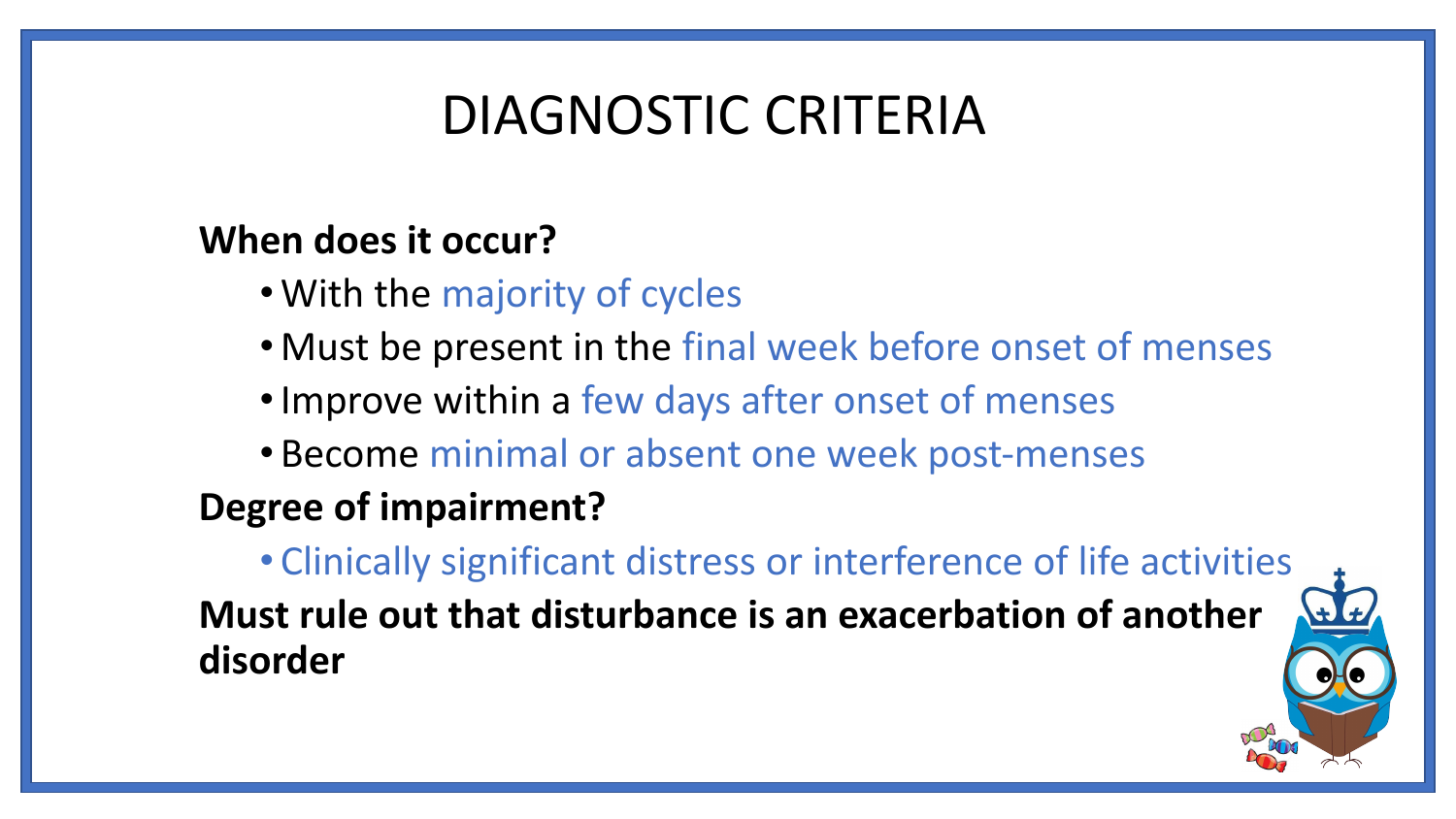## DIAGNOSTIC CRITERIA

At least five symptoms must be present

#### **Must include one of the following:**

- Affective lability
- Irritability/anger/increased interpersonal conflicts
- Depressed mood
- Anxiety, tension or feelings of self-deprecating thoughts

#### **With additional:**

- Decreased interest in usual activities
- Subjective difficulty with concentration
- Lethargy
- Marked change in appetite
- Hypersomnia or insomnia
- Sense of being overwhelmed or out of control
- Physical symptoms including: breast tenderness, swelling, joint pain, bloating or weight gain

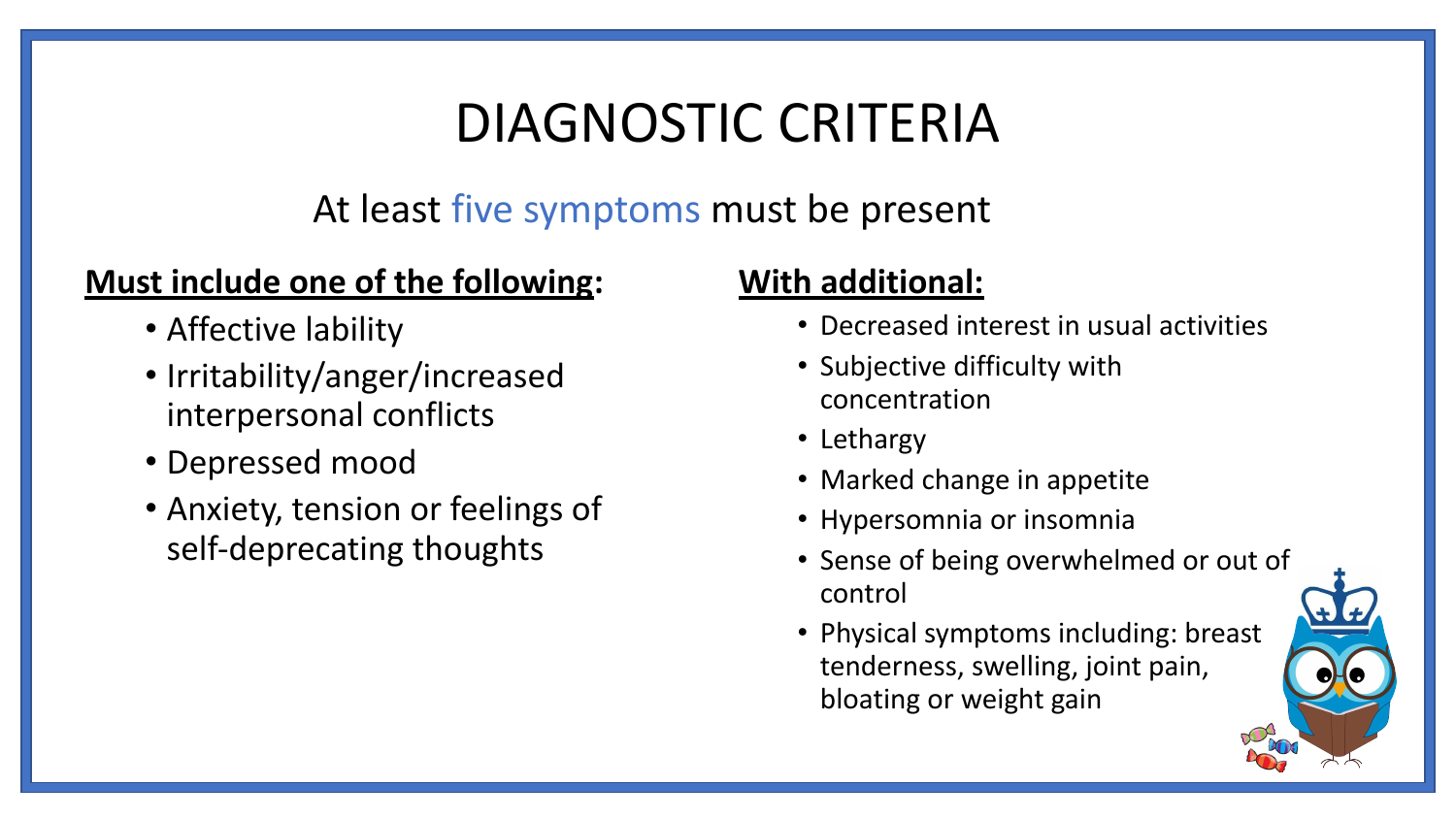### DIAGNOSTIC CRITERIA

#### **Daily Record of Severity of Problems**

| Symptoms                                                                                                                               | Day of menstrual cycle (day 1 should be the start of the menstrual period) |                |   |   |   |   |                |   |   |    |    |    |    |    |    |
|----------------------------------------------------------------------------------------------------------------------------------------|----------------------------------------------------------------------------|----------------|---|---|---|---|----------------|---|---|----|----|----|----|----|----|
|                                                                                                                                        | 1                                                                          | $\overline{2}$ | 3 | 4 | 5 | 6 | $\overline{7}$ | 8 | 9 | 10 | 11 | 12 | 13 | 14 | 15 |
| Felt depressed, sad, down, or blue                                                                                                     |                                                                            |                |   |   |   |   |                |   |   |    |    |    |    |    |    |
| Felt hopeless                                                                                                                          |                                                                            |                |   |   |   |   |                |   |   |    |    |    |    |    |    |
| Felt worthless or guilty                                                                                                               |                                                                            |                |   |   |   |   |                |   |   |    |    |    |    |    |    |
| Felt anxious, tense, keyed up, or on edge                                                                                              |                                                                            |                |   |   |   |   |                |   |   |    |    |    |    |    |    |
| Had mood swings (e.g., suddenly felt sad<br>or tearful)                                                                                |                                                                            |                |   |   |   |   |                |   |   |    |    |    |    |    |    |
| Was more sensitive to rejection or feelings<br>were more easily hurt                                                                   |                                                                            |                |   |   |   |   |                |   |   |    |    |    |    |    |    |
| Felt angry, irritable                                                                                                                  |                                                                            |                |   |   |   |   |                |   |   |    |    |    |    |    |    |
| Had conflicts or problems with people                                                                                                  |                                                                            |                |   |   |   |   |                |   |   |    |    |    |    |    |    |
| Had less interest in usual activities<br>(e.g., work, school, friends, hobbies)                                                        |                                                                            |                |   |   |   |   |                |   |   |    |    |    |    |    |    |
| Had difficulty concentrating                                                                                                           |                                                                            |                |   |   |   |   |                |   |   |    |    |    |    |    |    |
| Felt lethargic, tired, fatigued, or had a lack<br>of energy                                                                            |                                                                            |                |   |   |   |   |                |   |   |    |    |    |    |    |    |
| Had increased appetite or overate                                                                                                      |                                                                            |                |   |   |   |   |                |   |   |    |    |    |    |    |    |
| Had cravings for specific foods                                                                                                        |                                                                            |                |   |   |   |   |                |   |   |    |    |    |    |    |    |
| Slept more, took naps, found it hard to get<br>up when intended                                                                        |                                                                            |                |   |   |   |   |                |   |   |    |    |    |    |    |    |
| Had trouble getting to sleep or staying asleep                                                                                         |                                                                            |                |   |   |   |   |                |   |   |    |    |    |    |    |    |
| Felt overwhelmed or that I could not cope                                                                                              |                                                                            |                |   |   |   |   |                |   |   |    |    |    |    |    |    |
| Felt out of control                                                                                                                    |                                                                            |                |   |   |   |   |                |   |   |    |    |    |    |    |    |
| Had breast tenderness                                                                                                                  |                                                                            |                |   |   |   |   |                |   |   |    |    |    |    |    |    |
| Had breast swelling, felt bloated, or had<br>weight gain                                                                               |                                                                            |                |   |   |   |   |                |   |   |    |    |    |    |    |    |
| Had headache                                                                                                                           |                                                                            |                |   |   |   |   |                |   |   |    |    |    |    |    |    |
| Had joint or muscle pain                                                                                                               |                                                                            |                |   |   |   |   |                |   |   |    |    |    |    |    |    |
| At work, school, home, or in daily routine,<br>at least one of the problems noted above<br>caused reduced productivity or inefficiency |                                                                            |                |   |   |   |   |                |   |   |    |    |    |    |    |    |

#### **How do you make the diagnosis?**

- Daily Record of Severity of Problems (DRSP) form
	- Prospective, patient recorded
	- Validated tool

#### **Diagnosis made with:**

- 2 consecutive menstrual cycles demonstrating luteal phase symptoms
- and with the exclusion of other medical conditions

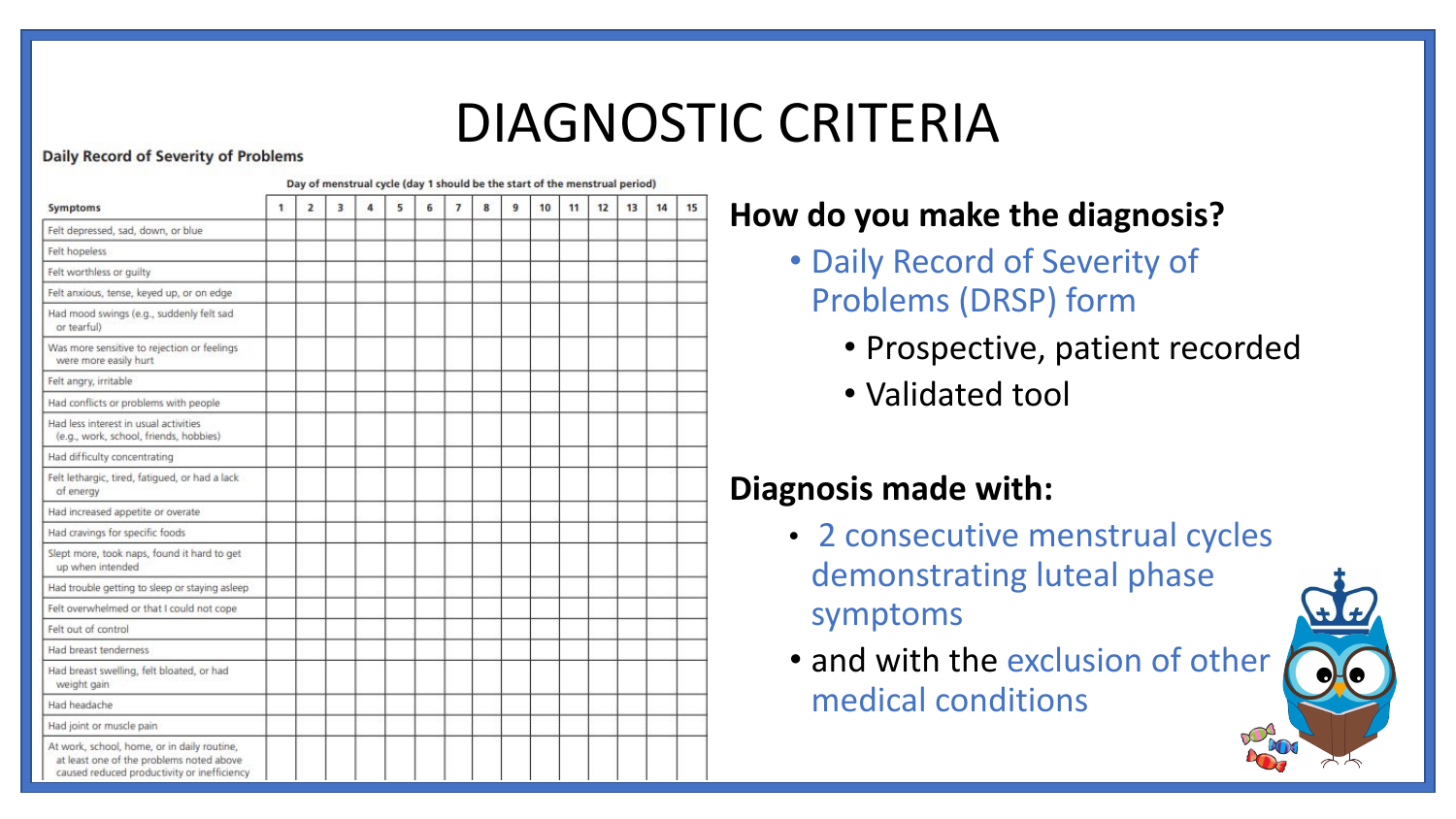# MANAGEMENT COUNSELING

**• Multi-modal treatment**

#### **• Lifestyle modifications:**

- Aerobic exercise daily
- Dietary changes with reduction of sugar, salt, red meat, caffeine, and alcohol
- Supplement with calcium and Vitamin B6
- **• Cognitive Behavioral Therapy**
- **• Pharmacologic options:**
	- **• SSRIs:** extremely effective, first line therapy
		- Favorable response in 60-70% of patients
		- Can use either continuously or in luteal phase
	- **• Hormonal therapies:** COC's show mixed efficacy but can decrease physical symptoms through inhibited ovulation
		- **Drospirenone-containing COC's** have diuretic effects, so FDA approved for PMDD bloating symptoms associated with PMDD
			- 48-60% of women report improvement in symptoms

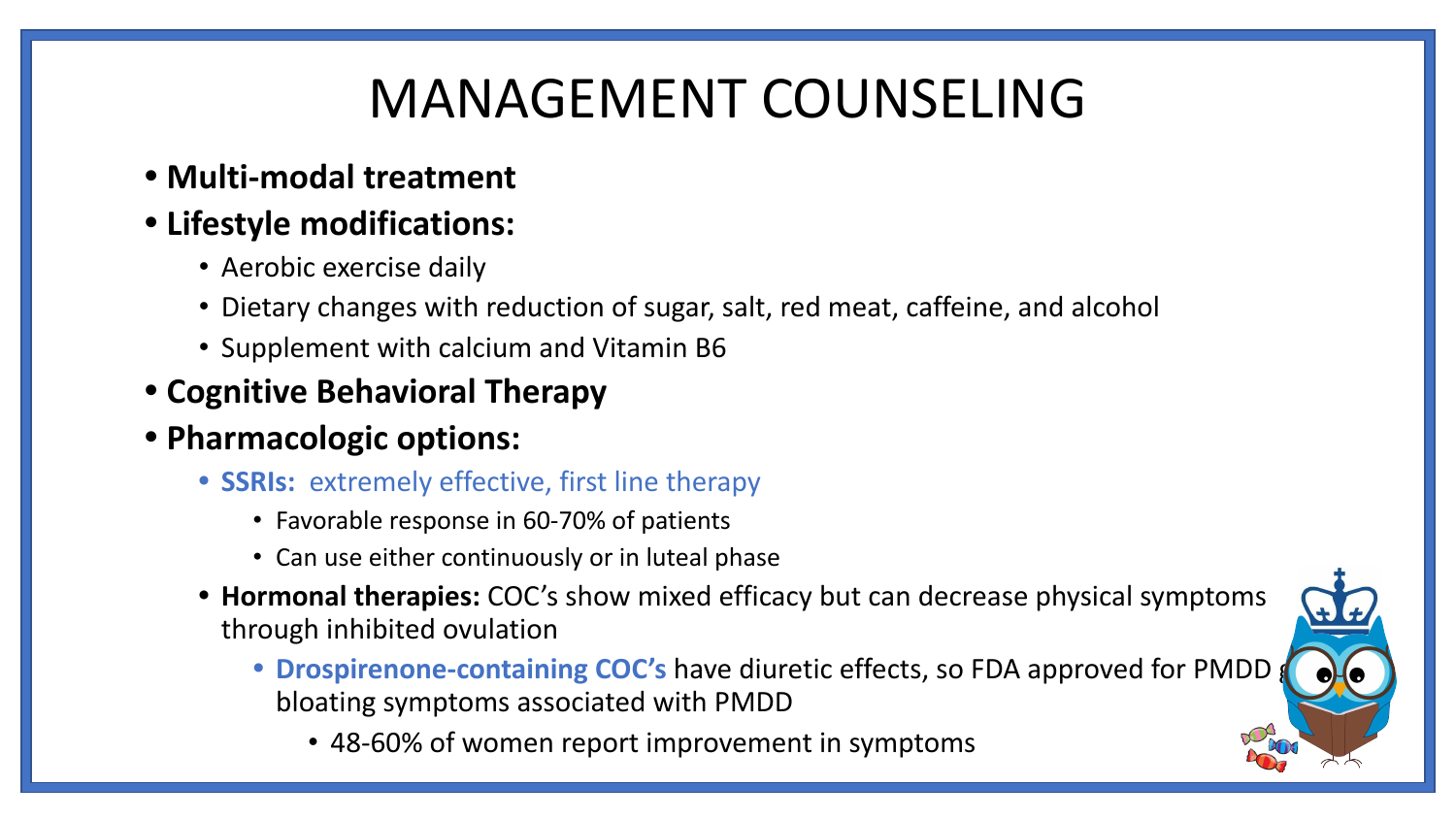# MANAGEMENT COUNSELING

#### **• NSAIDS**

• for physical symptoms

#### **• GnRH agonists (leuprolide)**

- Effective of ovulation suppression
- Treatment for refractory PMDD
- Cautious use due to side effects and irreversible bone loss

#### **• Surgical Therapy**

- Can consider oophorectomy for refractory symptoms
- Should trial GnRH agonists 3-6 months prior to considering surgical therapy

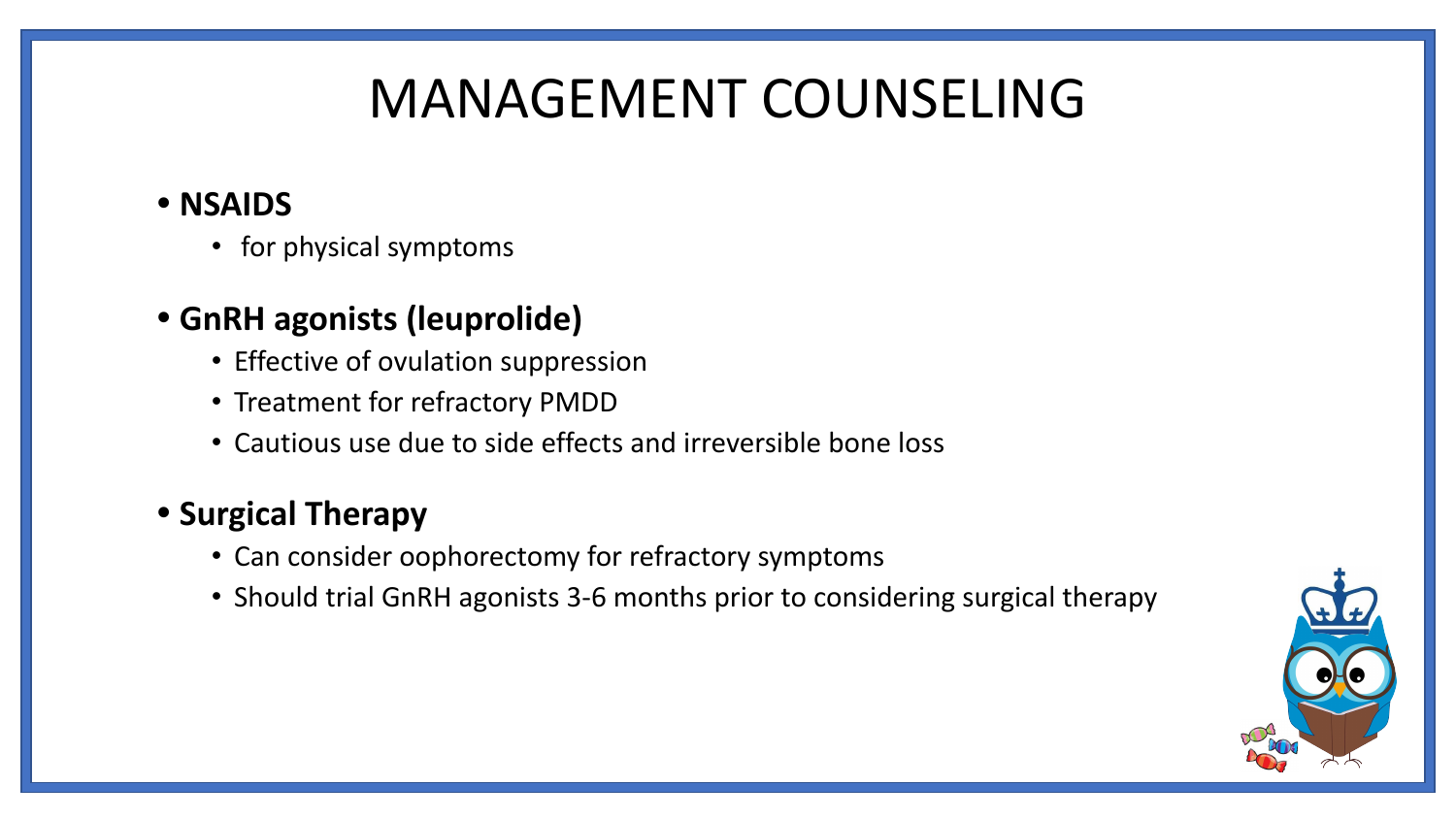## SOCIAL DETERMINANTS OF HEALTH

- Perceived discrimination is associated with PMDD and premenstrual symptoms
- 2011 study of 2718 Asian, Latin, and black women of reproductive age found:
	- 83% of participants reported experiencing discrimination (due to race, gender, age, height or weight) in lifetime
	- Frequency of perceived discrimination was positively associated with PMDD (OR 1.08)
		- Racial discrimination had highest likelihood with OR of 4.14

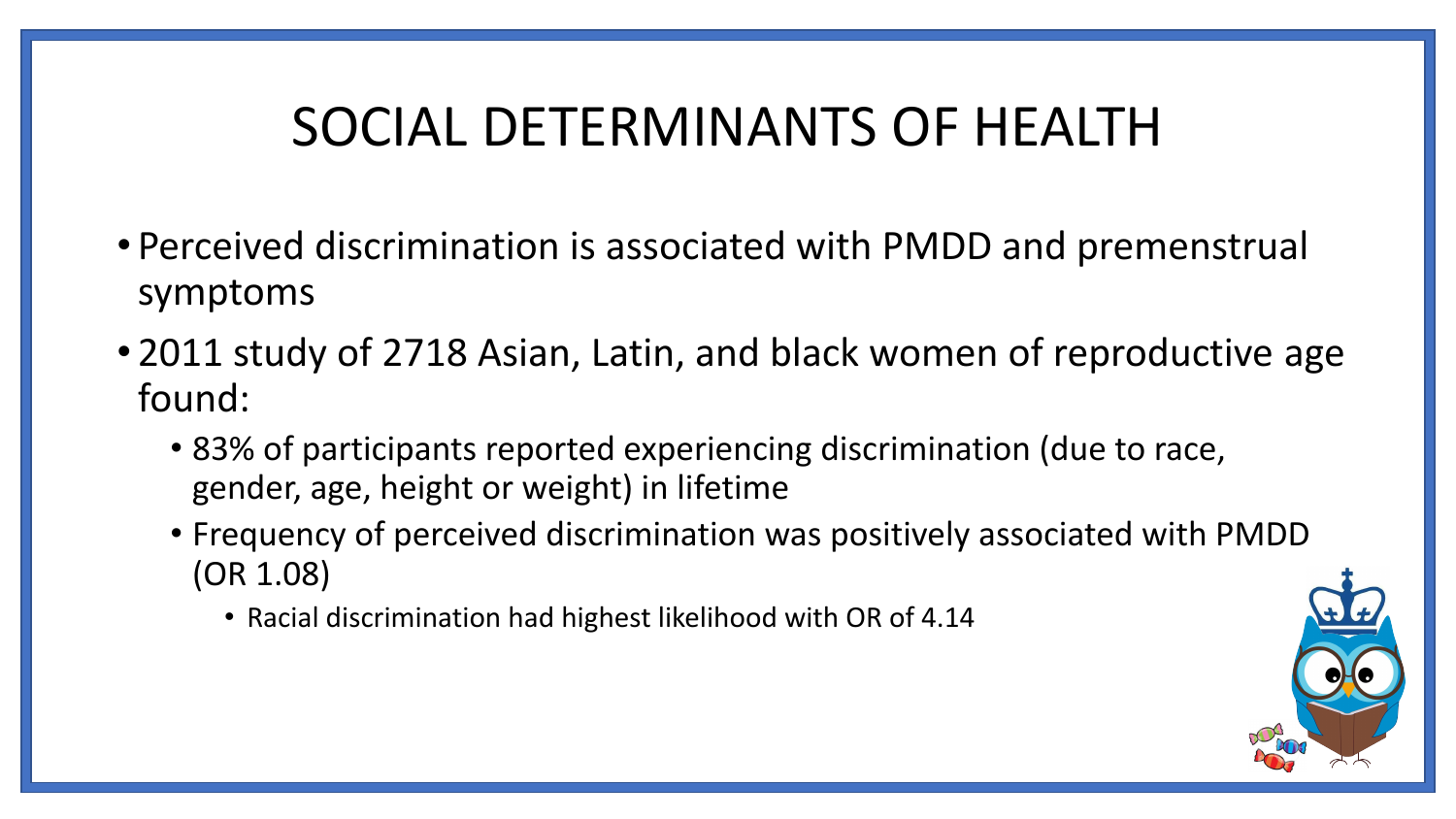### EPIC .PHRASE

#### **.BBonPMDD**

#### Description: PMDD counseling and management

Patient was counseled on the evaluation for PMDD including the need for prospective data collection by the patient on symptoms for two months. Treatment modalities including lifestyle modifications, CBT, and medication options were discussed. It was emphasized that PMDD often requires a multi-modal treatment approach.

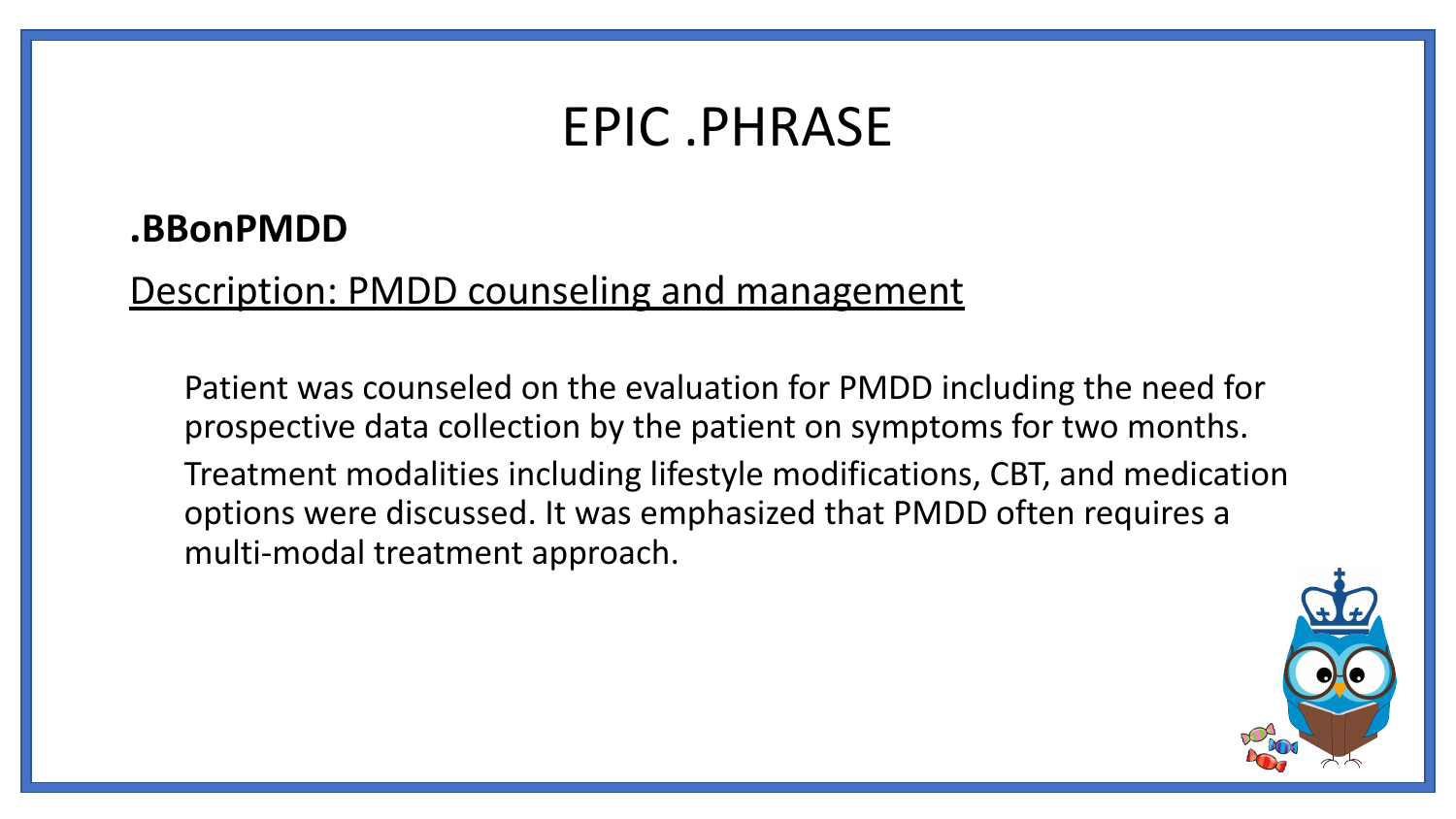## CODING AND BILLING

### **•ICD-10 Code**

- F32.81
	- Premenstrual dysphoric disorder
- N94.3
	- Premenstrual tension syndrome (synonyms: premenstrual syndrome, premenstrual swelling, premenstrual symptom)